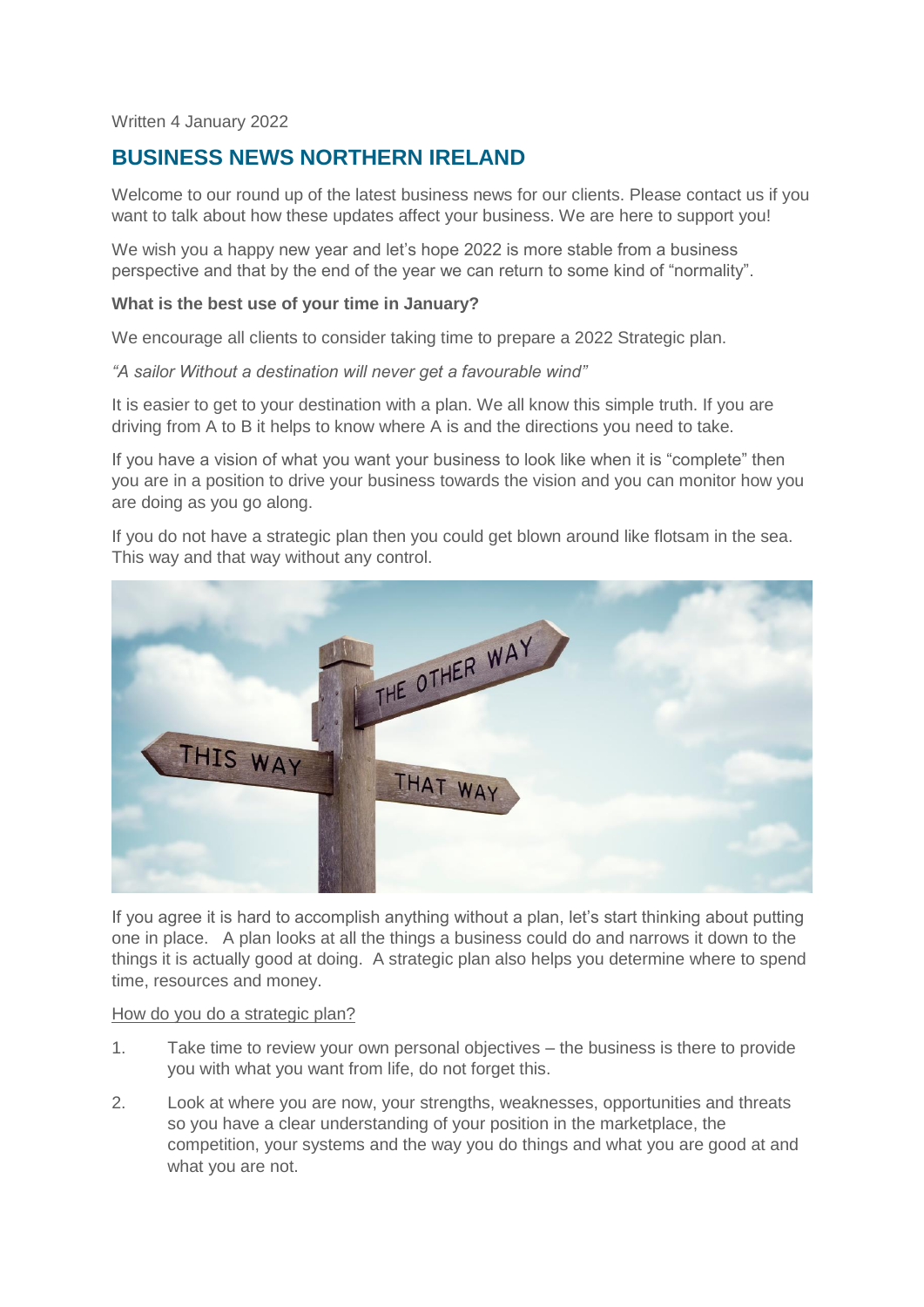- 3. Focus on where you want to be (say) in 2 years, what you want your business to look like when it is running profitably and successfully. Then you can determine your priorities – the big issues that you need to focus on – this is the strategic plan!
- 4. Write down your vision and define what you must achieve and the actions you need to take. Monitor how you are doing each month and what actions have been completed and what needs to be done to keep you moving forward.
- 5. Allocate responsibility for taking the actions.
- 6. Review and adjust your regular activities to keep you on track.

We have useful tools and checklists to help you analyse where you are now, set a strategy, agree actions and monitor them. Please talk to us about how we can help you achieve your goals – we have helped many other businesses grow and succeed!

## **Remember to declare COVID-19 grants on your tax return**

HM Revenue and Customs (HMRC) is reminding Self-Assessment tax payers to declare any COVID-19 grant payments on their 2020 to 2021 tax return.

These grants are taxable, and you should declare them on your 2020 to 2021 tax return before the deadline on 31 January 2022.

The Self Employed Income Support Scheme (SEISS) application and payment windows during the 2020 to 2021 tax year were:

- SEISS 1: 13 May 2020 to 13 July 2020
- SEISS 2: 17 August 2020 to 19 October 2020
- SEISS 3: 29 November 2020 to 29 January 2021

SEISS is not the only COVID-19 support scheme that tax payers should declare on their tax return. If you received other support payments during COVID-19, you may need to report this on their tax return if you are:

- self-employed
- in a partnership
- a business

You need to report grants and payments from the following COVID-19 support schemes:

- the Self-Employment Income Support Scheme (SEISS)
- test and trace or self-isolation payments in England, Scotland and Wales
- the Coronavirus Job Retention Scheme (CJRS)
- Eat Out to Help Out
- Coronavirus Statutory Sick Pay Rebate
- Coronavirus Business Support Grants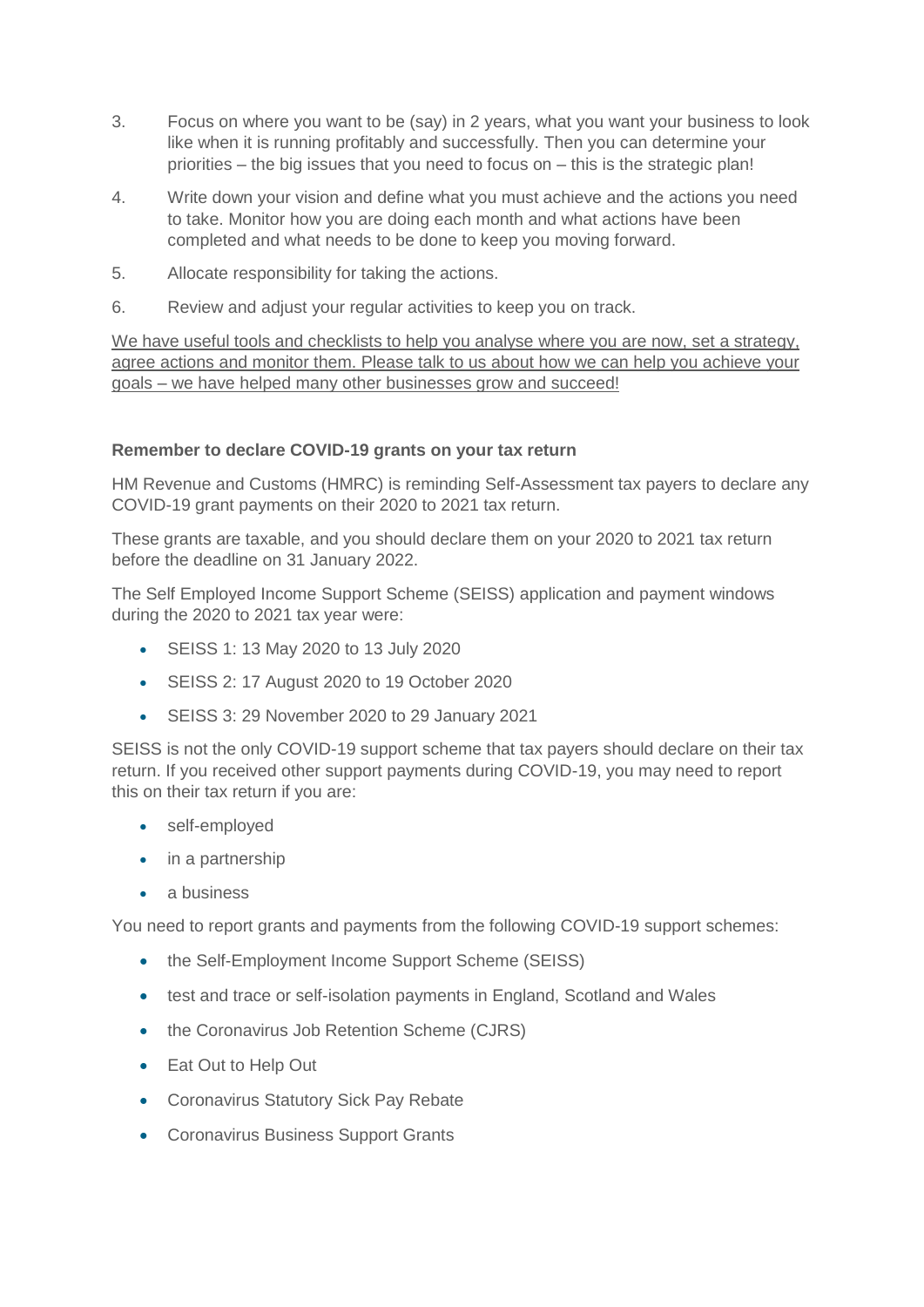For information on reporting coronavirus (COVID-19) grants and support payments see: [Reporting coronavirus \(COVID-19\) grants and support payments -](https://www.gov.uk/guidance/reporting-coronavirus-covid-19-grants-and-support-payments) GOV.UK (www.gov.uk)

## **Full customs controls started on 1 January 2022**

HMRC have written to traders with a reminder of the changes coming into force from 1 January 2022 and how they might affect the way goods are imported and exported between Great Britain and the EU. You can read this letter, along with more information about these changes by going to [GOV.UK](https://www.gov.uk/government/publications/letters-to-businesses-about-importing-and-exporting-goods-between-great-britain-and-the-eu)

Temporary arrangements for movements from Ireland and Northern Ireland

The UK government has announced that current customs arrangements for goods moving from Ireland and Northern Ireland to Great Britain will be extended for as long as discussions between the UK and EU on the operation of the Northern Ireland Protocol (NIP) are ongoing.

This means that full customs controls will be introduced as planned on 1 January 2022 for goods moving between the rest of the EU and Great Britain, and for goods exported from Great Britain to Ireland.

If you move goods into or out of Northern Ireland, the free [Trader Support Service](https://www.gov.uk/guidance/trader-support-service) can guide you through the process.

## Where you can get help with importing and exporting

HMRC have a range of webinars and YouTube videos on importing and exporting with the EU that you can watch by going to their [help and support for UK transition](https://www.gov.uk/guidance/help-and-support-for-uk-transition) page.

If you export to the EU, the Export Support Service is a free service giving you access to online and phone support. You can find more information on [GOV.UK](https://www.gov.uk/ask-export-support-team) or by calling 0300 303 8955.

HMRC customer service advisers are available to answer your queries on the Customs and International Trade (CIT) helpline. They'll help you with importing, exporting and customs reliefs. The standard opening hours for the CIT helpline over Christmas and New Year period are below and you can call 0300 322 9434 to speak to an adviser.

- 29 to 31 December: 8am to 10pm
- 1 to 3 January: 8am to 4pm
- 4 January onwards: normal opening hours

If you need urgent help with goods at the border outside of these hours the helpline will divert your call to 24/7 support – choose option one on the helpline menu.

See: [Full customs controls start on 1 January 2022 -](https://www.gov.uk/government/news/less-than-a-month-until-full-customs-controls-are-introduced) GOV.UK (www.gov.uk)

# **Statutory Sick Pay Rebate scheme (SSPRS)**

The government is reintroducing the Statutory Sick Pay Rebate Scheme (SSPRS). This will be a temporary scheme to support employers facing heightened levels of sickness absence due to COVID-19. The SSPRS will refund small and medium-sized employers' COVIDrelated SSP costs for up to two weeks per employee. To qualify for the scheme employers must have less than 250 employees.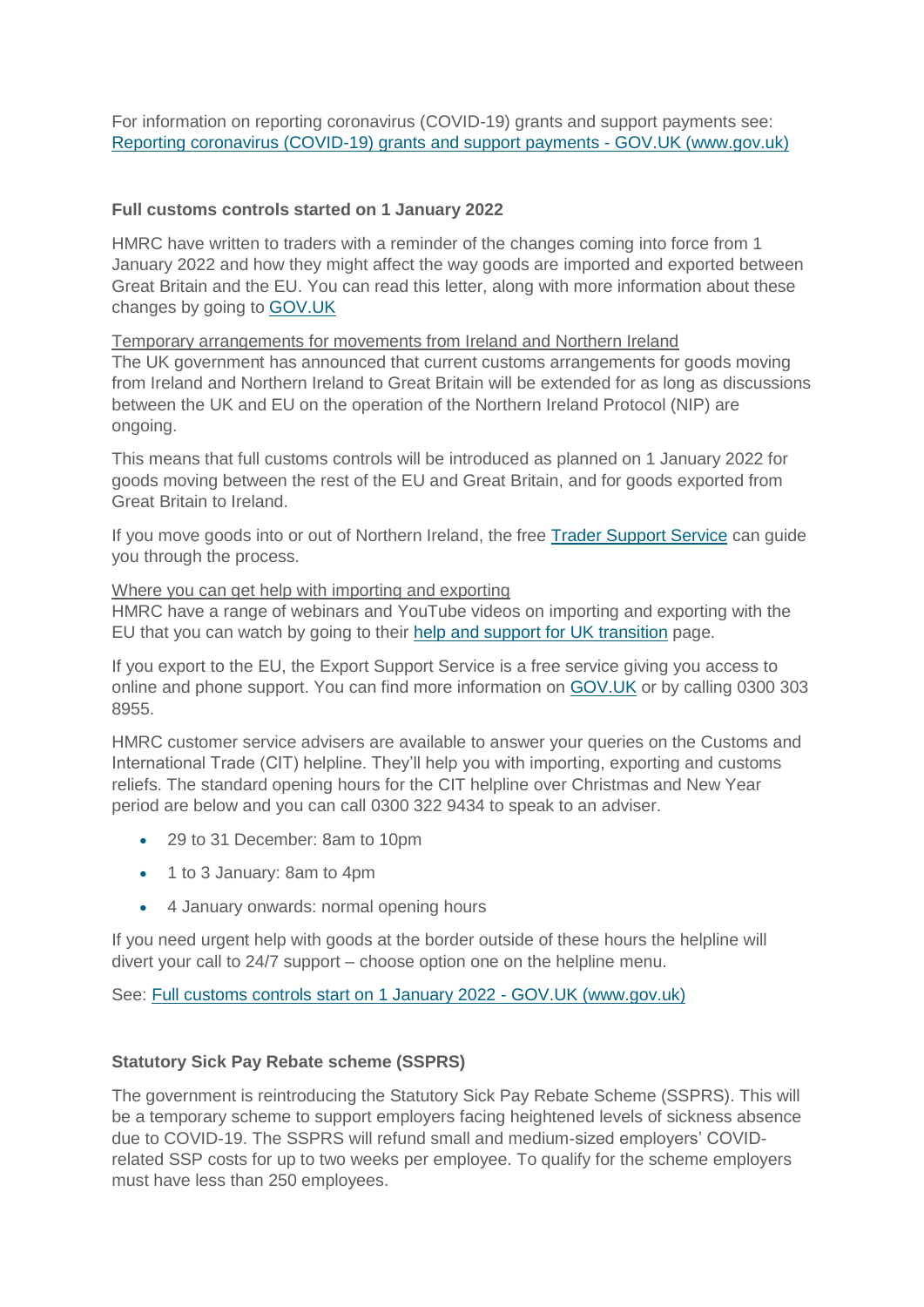Employers will be eligible for the scheme if they are UK-based, employed fewer than 250 employees as of 30 November 2021, they had a PAYE payroll system as off 30 November 2021, they have already paid their employees' COVID-related SSP.

Employers will be able to claim the costs for up to two weeks of SSP per employee that has to take time off because of COVID-19. This two-week limit will be reset so an employer will be able to claim up to two weeks per employee regardless of whether they have claimed under the previous scheme for that employee.

The scheme is being reintroduced so that employers can claim for COVID-related sickness absences occurring from 21 December 2021 onwards. Employers will be able to make a claim through HMRC from mid-January onwards, using this website:

# [Claim back Statutory Sick Pay paid to your employees due to coronavirus \(COVID-19\) -](https://www.gov.uk/guidance/claim-back-statutory-sick-pay-paid-to-your-employees-due-to-coronavirus-covid-19) [GOV.UK \(www.gov.uk\)](https://www.gov.uk/guidance/claim-back-statutory-sick-pay-paid-to-your-employees-due-to-coronavirus-covid-19)

This is a temporary scheme to support employers facing heightened levels of sickness absence due to COVID-19. The government will keep the duration of the scheme under review.

Employers must keep records of Statutory Sick Pay that they have paid and want to claim back from HMRC. Employers must keep the following records for 3 years after the date they receive the payment for their claim:

- the dates the employee was off sick
- which of those dates were qualifying days
- the reason they said they were off work due to COVID-19
- the employee's National Insurance number

See: [COVID-19 economic support package -](https://www.gov.uk/government/publications/covid-19-economic-support-package) GOV.UK (www.gov.uk)

## **Fairtrade Fortnight 2022**

Fairtrade Fortnight will be back Monday 21 February to Sunday 6 March 2022. For two weeks each year thousands of individuals, companies and groups across the UK come together to share the stories of the people who grow our food and drinks and who grow the cotton in our clothes.

See: Fairtrade Fortnight - [Fairtrade Foundation](https://www.fairtrade.org.uk/get-involved/current-campaigns/Fairtrade-Fortnight/)

## **Derry City and Strabane Start Up Accelerator Programme**

Derry City and Strabane District Council is inviting you to take the next step on your journey to success with the support of the Start Up Accelerator Programme, funded by the UK Government through the Community Renewal Fund.

The programme is specifically targeted at individuals who are new to enterprise and particularly welcomes applications from:

- unemployed / economically inactive individuals
- young people (16-24 years old)
- disabled people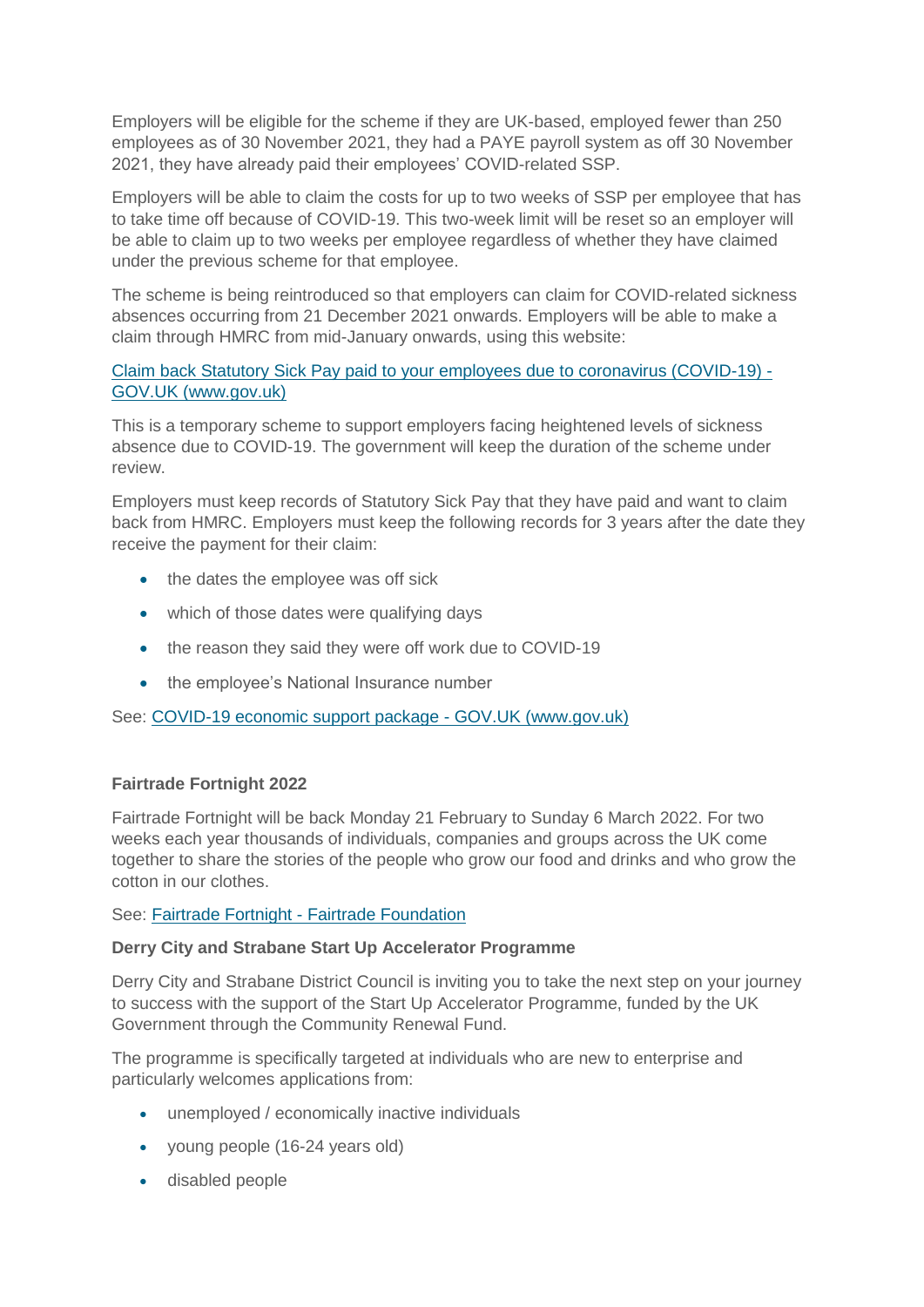- people aged 50+
- lone parents
- females and Individuals from rural communities

The programme will assist entrepreneurs to explore their business idea further and provide assistance to develop business skills. It offers a number of exciting opportunities, including:

- access to two new incubation hubs in Derry and Strabane
- one to one mentoring support
- workshops and entrepreneurs forum
- pop up shop opportunities (see below)
- up to £1,000 grant

This is a rolling programme appointed on a first come first serve basis in line with a competitive process until all funding has been exhausted.

See: Derry City & Strabane - [Start Up Accelerator \(derrystrabane.com\)](https://www.derrystrabane.com/Business/Business-Support/Start-Up-Accelerator)

## **Coronavirus: Omicron Hospitality Payment**

Over 3,200 businesses will be eligible for a one-off grant payment under the scheme, subject to regulations. Payment levels will align with the Net Annual Value (NAV) for the relevant business property, as follows:

- £10,000 for businesses that are the primary occupant operating from a property with a Net Annual Value (NAV) up to £15,000; or businesses that are occupied as part of a property
- £15,000 for businesses that are the primary occupant operating from a property with a Net Annual Value (NAV) between £15,001 to £51,000
- £20,000 for businesses that are the primary occupant operating from a property with a Net Annual Value (NAV) over £51,000

Eligible businesses will include:

- Restaurants licensed under Article 5(1)(e) of the Licensing (Northern Ireland) Order 1996
- Unlicensed restaurants
- Cafés
- Coffee shops
- **•** Bistros
- Snack bars
- Public houses licensed under Article 5(1)(a) of the Licensing (Northern Ireland) Order 1996
- Social clubs and private members clubs (excluding sporting clubhouses)